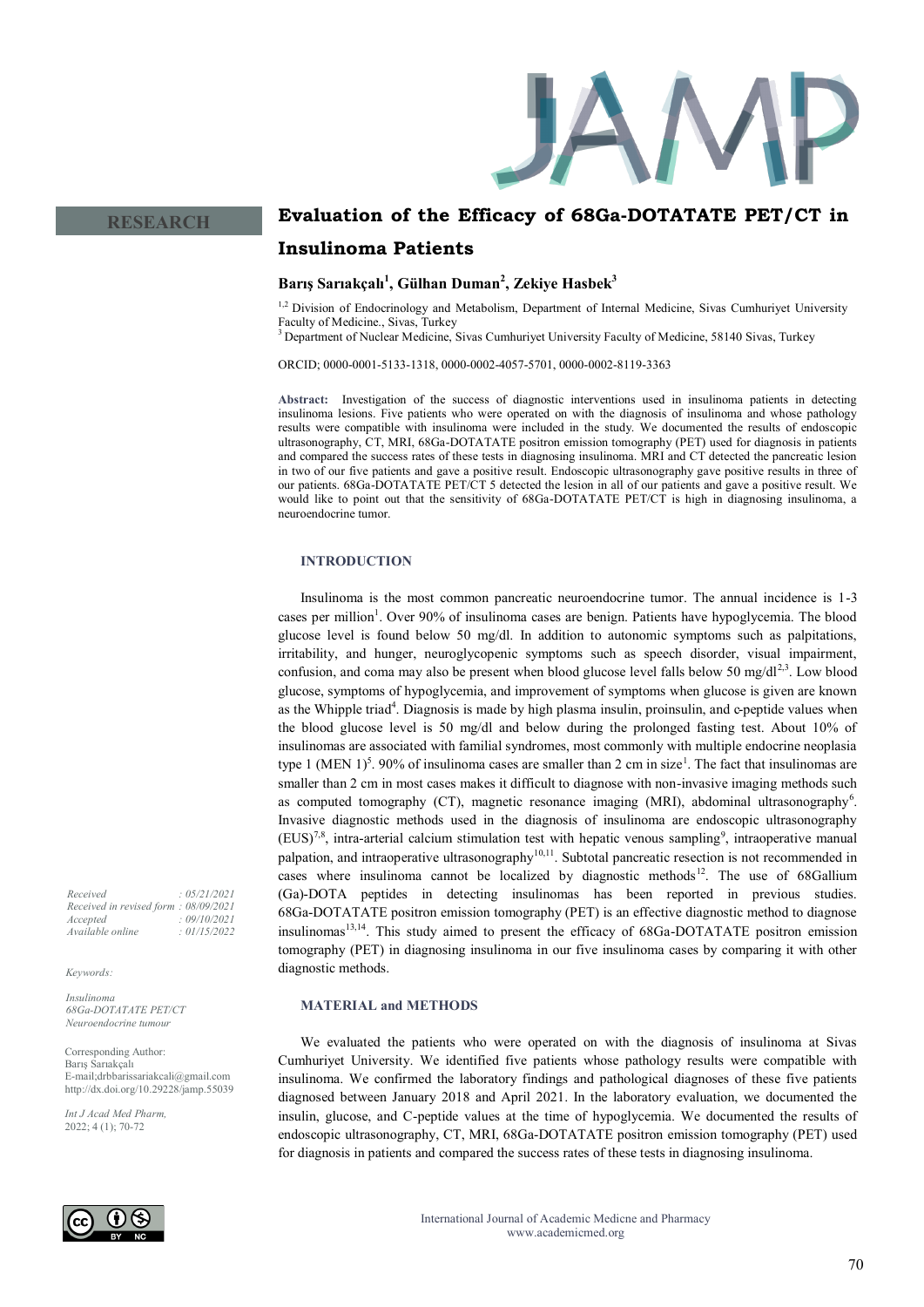#### **RESULTS**

Of our five insulinoma patients, three were female, and 2 were male. MRI and CT detected the pancreatic lesion in two of our five patients and gave a positive result. Endoscopic ultrasonography gave positive results in three of our patients. 68Ga-DOTATATE PET detected the lesion in all 5 of our patients and gave a positive result. The age and gender of the patients, the imaging methods used, glucose, insulin, and c-peptide values during the prolonged fasting test are presented in Table 1. Figures 1-5 show 68Ga-DOTATATE PET/ CT images of insulinoma patients.

## **DISCUSSION**

Insulinomas are rare neuroendocrine tumors that can lead to death if left untreated. The treatment of this neuroendocrine tumor is the surgical removal of the lesion. Diagnosis is difficult in insulinomas because the tumor size is less than 2 cm in most cases and can be located anywhere in the pancreas gland<sup>15</sup>. In addition to non-invasive imaging methods such as CT, MR, 18F-L-dihydroxyphenylalanine PET, invasive methods such as endoscopic ultrasonography, intra-arterial calcium stimulation test with hepatic venous sampling, intraoperative manual palpation, and intraoperative ultrasonography can be used in the diagnosis of insulinoma<sup>6-11</sup>. In addition, an intra-arterial calcium stimulation test with hepatic venous sampling is a laborious procedure that cannot be applied in all centers.

68Ga-DOTATATE binds to somatostatin receptor 2, which is frequently expressed in neuroendocrine tumors. It has been reported that somatostatin receptor 2 is highly present in most cases in insulinomas<sup>16</sup>. It has been reported that 68Ga-DOTATATE PET/CT

can detect insulinoma lesions up to 6 mm in size<sup>14</sup>. Nockel P. et al., in a retrospective study involving 31 series of insulinoma cases, applied 68Ga-DOTATATE PET/CT to 10 patients with insulinoma and had positive results in 9 patients. Prasad V. et al. applied 68Ga-DOTATATE PET/CT to 6 patients and visualized insulinoma in 5 patients<sup>18</sup>. Tuzcu et al., in their retrospective study, found positive results with 68Ga-DOTATATE PET/CT in all three insulinoma patients<sup>19</sup>. In a published study on neuroendocrine tumors, the sensitivity of 68Ga-DOTATATE PET/CT in gastroenteropancreatic neuroendocrine tumors was reported to be 82-100% <sup>20</sup>.

Our study detected the lesion in all five patients in whom we applied a non-invasive examination, 68Ga-DOTATATE PET/CT, and found the sensitivity to be 100%. 68Ga-DOTATATE PET/CT detected insulinoma masses detected and undetected in CT, MRI, and endoscopic USG. In our study, we used CT, MRI, EUS, and 68Ga-DOTATATE PET/CT to locate the lesion in all of our five insulinoma cases, allowing us to compare the effectiveness of these imaging modalities. CT, MRI showed positive results in two patients and EUS in three patients, showing the location of the mass. These results show the power of 68Ga-DOTATATE PET/CT in diagnosing insulinoma and being a non-invasive test is one of the advantages of ease of application.

#### *Conclusion*

It showed the insulinoma lesion in all of our five patients, which clearly shows us that 68Ga-DOTATATE PET/CT has a high sensitivity in diagnosing insulinoma. In conclusion, we would like to state that the sensitivity of 68Ga-DOTATATE PET/CT is high in diagnosing insulinoma, a neuroendocrine tumor.

**Table 1.** The age and gender of the patients, the imaging methods used, glucose, insulin, and c-peptide values during the prolonged fasting test.

|                | <b>CT</b> | <b>MRI</b> | <b>EUS</b> | <b>DOTA</b> | Insulin |           | Glucose | Tumor Size        |
|----------------|-----------|------------|------------|-------------|---------|-----------|---------|-------------------|
|                |           |            |            |             |         | C-peptide |         |                   |
| 62 years old M | Negative  | Negative   | Positive   | Positive    | 12      | 2.3       | 44      | $13.8 \text{ mm}$ |
| 46 years old M | Negative  | Negative   | Negative   | Positive    | 4.1     | 2.43      | 22      | $26 \text{ mm}$   |
| 45 years old W | Negative  | Negative   | Negative   | Positive    | 26      | 3.79      | 26      | $16 \text{ mm}$   |
| 40 years old W | Positive  | Positive   | Positive   | Positive    | 14      | 2.49      | 28      | $13.4 \text{ mm}$ |
| 26 years old W | Negative  | Negative   | Positive   | Positive    | 4.85    | 1.31      | 37      | $21 \text{ mm}$   |

M : man, W: woman, CT : computed tomograpy, MRI: magnetic resonance imaging, EUS :endoscopic ultrasonography, DOTA : 68Ga-DOTATATE PET/CT,